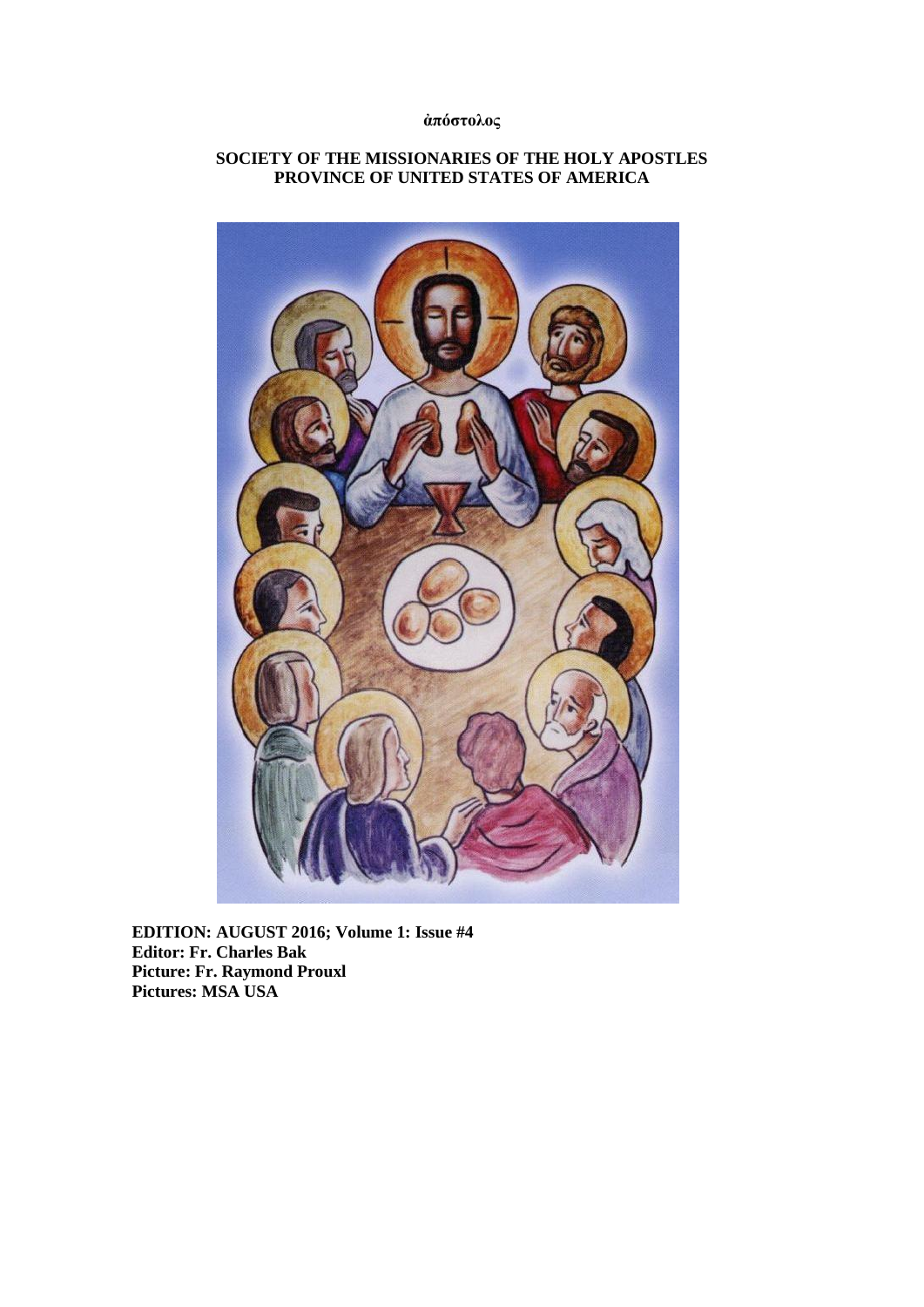#### **From the Desk of the Provincial**



#### Dear Confreres,

We have finished our mandatory spiritual retreat where the preacher, Fr. Charles Bak, MSA, made us walk in the footsteps of Fr. Menard, touching different aspects of our discipleship. First of all, regarding the Mystical Body where Jesus is the Head and we are His Body, rightly he reminds us that we are the Mystical Body of Christ; this means we follow Him, not replace Him. Secondly, he refers how dynamic can be the fraternal life, where each one as a family puts his gifts and talents at the service of all. Thirdly, sin and suffering are part of our human condition, but the redemptive act of Jesus our Lord transforms our limitations in joy as prodigal sons reconciled with our celestial Father. Thank you, Fr. Charlie Bak, for the great help in our vocation as MSA. During this time, we were gathered together in My Father's House, which is directed by Fr. Bill McCarthy, MSA. We thank him, because all the facility was placed at our service. Even the Spiritual Food at the table of the altar and the food at the table of fraternity were moments of tremendous renewal. So we would also like to thank the Commission for the Retreat. The last day, we had two continous hours renewing the training to Protect Our Children, which is mandatory of our accreditation with Praesidium, Inc. and required to grant the letter of suitability to our members who do ministerial activities. We thank you, Fr. Dennis Connell, for being our liason with Praesidium, and for your nice presentation of this topic. So, we left the house of retreat with a sense that we are growing in our vocation as MSA and being open to continue to improve our charism and mission in the Church in America. And the presence of Mary is a great example of discipleship and fellowship for us MSA.

### **Convocation to the Sixth General Assembly 2017**

With the theme, "the joy of the Gospel in our Mission," our General Animator, Fr. Isaac Martinez, MSA, has sent the letter of convocation and the ballot to elect the three representatives of the MSA USA Province for this Assembly in 2017. This assembly will beheld in Bogota, Columbia. He reminded us to meditate and make suggestions about the following points: 1) our fidelity to our charism and mission; 2) the situation of our MSA Society, 3) questions proposed by the Commission, 4) revision of our Constituion and norms, and 5) election of the new General Animator. So, we make ours the recommendations of Fr. Isaac to take an active part in the preparation of this event by sending suggestions, reflections,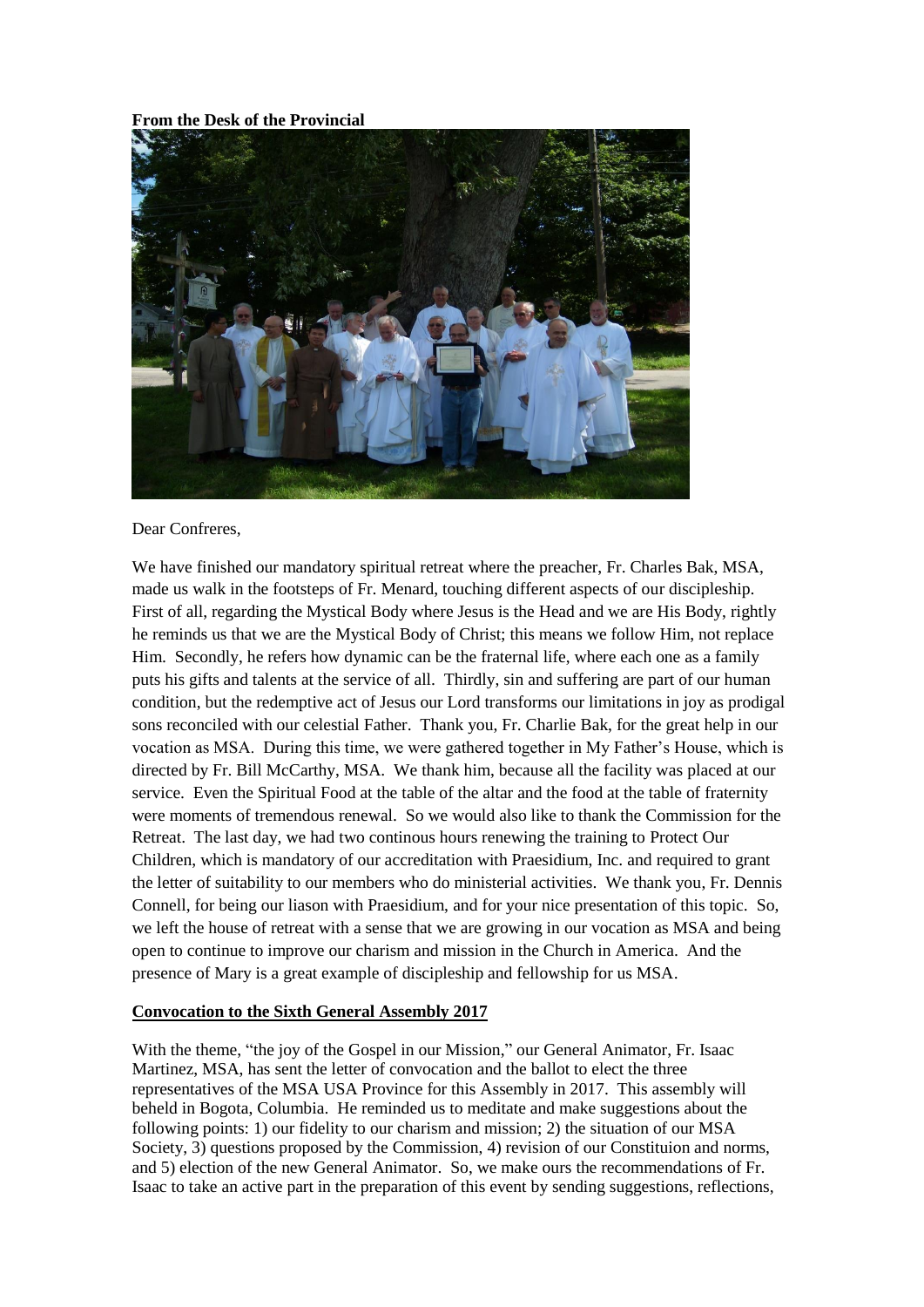or commentaries to the Preparatory Commssion. I, as Provincial Animator, recommend that all the MSA members pray the prayer for the General Assembly 2017 at the end of Evening Prayer.

#### **PRAYER FOR THE GENERAL ASSEMBLY 2017**

*"Ask and it will be given to you; seek and you will find; knock and the door will be opened to you."(Mt 7,7). "Amen, amen, I say to you, whatever you ask the Father in my name he will give you."* **(Jn 16,23).**

**Lord Jesus, during the time in which we will celebrate, the 6th General Assembly of the Society of the Missionaries of the Holy Apostles, as always, open your heart to our prayer.**

**First of all, we bless you, we praise you and thank you, for your constant sollicitude toward our community, in which all that we have received, we have received it as coming from you. Truly, your love for us is lifelong.**

**We are very conscious of our limitations and weaknesses. We are also conscious, that our capacities and gifts, are fruits of your love.**

**This is why, we ask you, to give us, through your Holy Spirit, the necessary light, that will help us, reflect and initiate projects for the next five years, as well as, the strength to show us how to proclaim the Word of God, to insist whether it is convenient or inconvenient, to encourage through all patience and teaching.**

> **May we, thus work joyfully and peacefully, to make you known and loved, You, Jesus, as well as the Good News of your Gospel. May this joy from the Gospel, light up a fire in our hearts and in our lives, and spread about us, as an enthusiastic invitation, to come and work in your vineyard.**

> **Almighty Father, we ask you for these graces, in the Name of Jesus, your Son, your Beloved. Amen, Amen. Alleluia!**

| Mary Queen of the Holy Apostles,<br>The Holy Apostles<br><b>Saint Francis of Assisi</b> | Pray for us.<br>Pray for us.<br>Pray for us. |                                         |                   |
|-----------------------------------------------------------------------------------------|----------------------------------------------|-----------------------------------------|-------------------|
|                                                                                         |                                              | Fr. Eusèbe Menard and Mr. Hector Durand | Intercede for us. |

**Praesidium:** The diploma we received by Praesidium, Inc. makes us, the MSA USA, responsible to improve better and better our service in the Church. We trust deep concern and holiness of life. We know the importance of reviewing yearly each one of the standards required, so that in 2018 we can renew our accreditation successfully. Thank you to all the members for showing interest and cooperation.

**Padre Pio Chapel:** The stained-glass windows were finished and we are thankful for the leadership of Fr. Jeffrey Thompson, the art of Mr. Robert Cantoni, and the support of the Padre Pio group. We also want to thank Fr. Edward Doherty, MSA, for the donation of these windows. The chapel place of worship is a point of contact between man and God.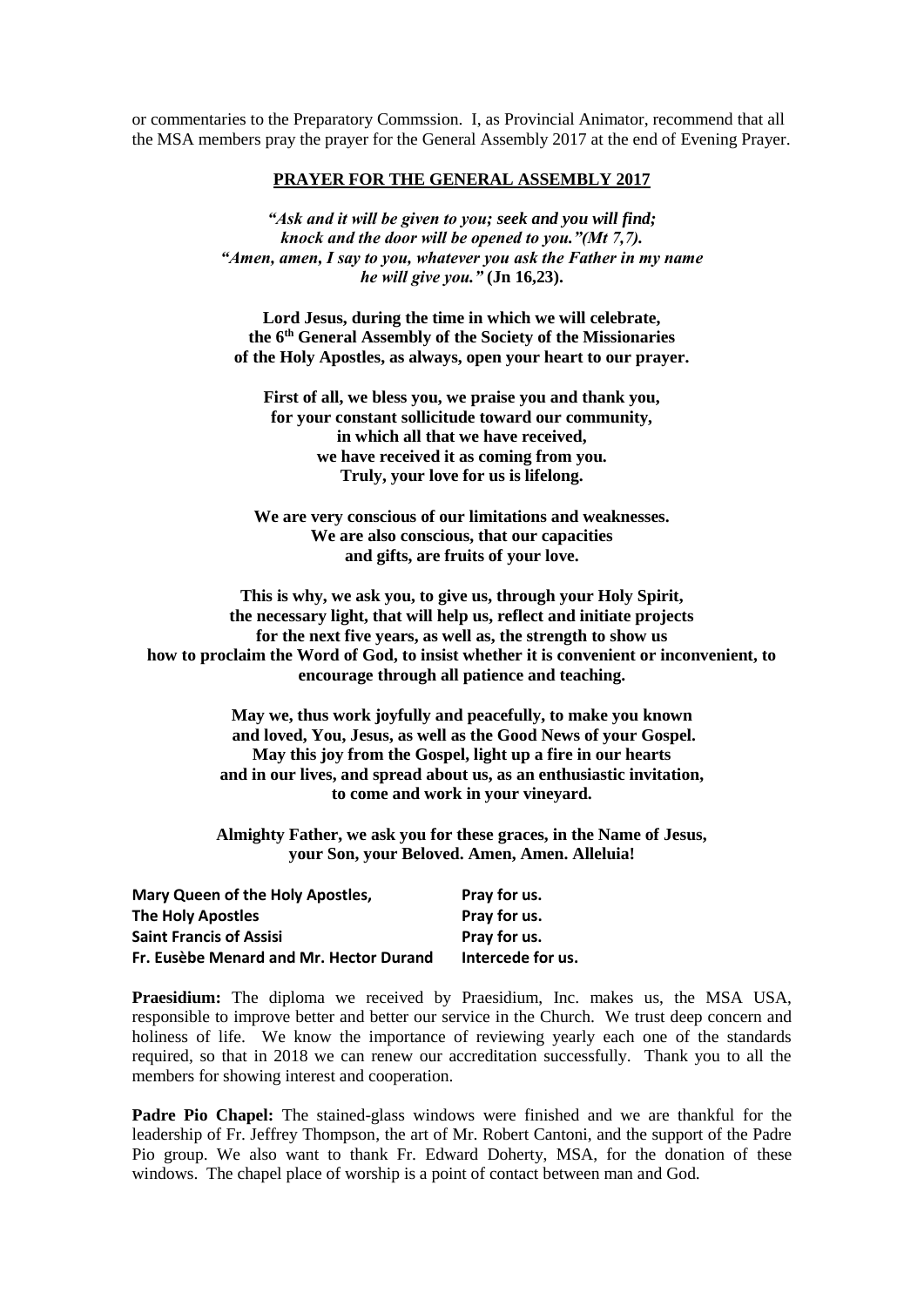### **Updating Our Goals and Objectives:**

The Provincial Animation**,** December 2014 – December 2017, received from the last Provincial Assembly MSA USA a mandate for the next three years to improve the life of our Province in different aspects**.** Now, in the middle of our mandate, we let you know our improvement. Please support us with your prayers, with your talents, and with your fraternal concern.

#### **I. APOSTOLIC LIFE**

### **1.1. Establish a Provincial Vocational Center outside of Connecticut**

The MSA USA Province, shall establish a Provincial vocational center outside of Connecticut. **Not yet realized**.

# **1.2. Existence of Various Apostolates:**

The Province shall establish a vocational center and financial help for new members.

**Not yet:** we have some interest to open a house of discernment in DC, and to collaborate in California with a house of retreat.

#### 1.3. **Provincial Stipend**

The Provincial Animator shall receive a *stipend* so that he will be free to attend to the needs of the Province.

**Not yet:** The financial reality of our Province does not allow to have the Provincial Animator full time dedicated to the Province.

#### **II. FRATERNAL LIFE**

## *2.1.Promotion of fraternal life*

**Recommendation:** The animator of the local MSA communities shall convoke a meeting of their members minimum once a month with an organized plan to develop their community: spiritually, fraternally and socially. (C&N art. 23 & art. 29.)

**In progress**: It is working according to the recommendation of the Assembly. We need to ask the minutes of each month to be sending to the Provincial Secretary.

#### **2.2.***Mr. Hector Durand***:**

We shall ask the General Animator to designated Mr. Hector Durand in our daily prayers, specifically recognized and recited within our daily vocational prayers along with Fr. Eusebe Menard.

**Done:** the General Animator has enacted a decree adding the name of the co-founder Mr. Hector Durand during the prayer for vocations.

### **III.FORMATION**

#### *3.1 Establishment of Seminarian Support Groups*

The MSA USA Province shall establish support groups to fund MSA seminarians with the help of the MSA Associates.

**Not yet:** we need to create as soon it is possible this groups of support. We appointed Fr. Dennis Connell as responsible for the "Friends of Jesus".

### *3.2. Formation Directory Update and Re-Organization*

a) The Directory of Formation of the USA Province shall be updated consonant with our Constitutions and Norms in accord with the vision of our Founder, Fr Eusebe Menard.

b) Stipends shall be established to support MSA members so they may be free to attend the duties of vocation development and formation of MSA postulants and/or probationists.

Partly done: We need to review the directory of Formation; we need to have other member in

the Province to work full time in the development of the vocations. We have one full time in the formation.

#### **3.3. MSA Permanent Diaconate**

The Provincial Animator shall study the feasibility of establishing a permanent diaconate.

**Not yet:** we have the rules for the permanent deaconate but needs to be established in dialogue with the Local Ordinary.

#### *3.4. Creation of a fund for education*

Proposition: The Province shall establish an educational endowment fund for furthering education of MSA seminarians and members.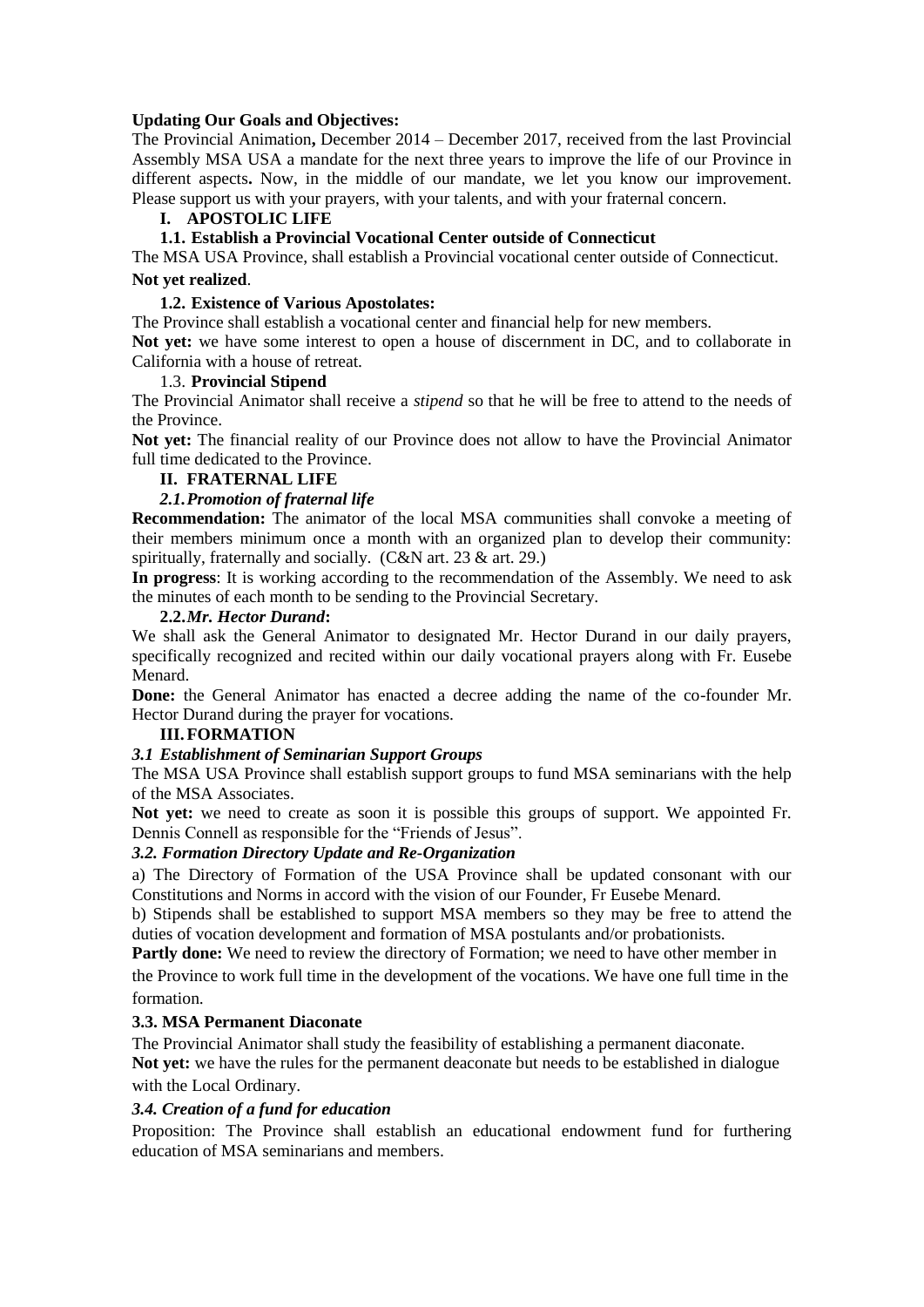**Not yet**: we need a fund of 7 million US to support the members in the MSA almost all elderly, we don't have yet the feasibility. We are very far of this reality, let us ask Saint Joseph to help us in this purpose.

## *3.5. Probation Time*

The Province MSA USA will have a house and master of this time.

**Done:** we have the house and the master of Probation full time. We need urgently vocations, from USA or elsewhere.

## **IV. LAITY**

*4.1.MSA "Associates"* 

We need to have present when we work with the laity the following steps:

1. A provincial councilor must be appointed responsible for the laity.

2. We must teach them:

- a) The Constitutions and Norms MSA (Art. 58 and 59).
- b) History, charism and spirituality of the MSA.

**In progress**: we have appointed Fr. Jeffrey Thompson as responsible for the Laity in the Province. He is working with Mr. James Tabor creating the Menardian Disciples.

*V. CYBER SPACE*

*5.1.Oficial Web*

One councilor must be responsible for the web.

**In progress:** Fr. Charles Bak M.S.A. it is the responsible, we have a web: msausa.org

### **VI. ADMINISTRATION**

## *6.1.Directory of the Province*

All the members must know this directory and observe it.

**Not yet:** we need to publish and give to each member the directory.

### *6.2.Archive*

**Proposition**: The Province shall appoint an official Archivist with a suitable location designated for the MSA archives

**Not Yet:** we need the place and the person to do this task.

### *6.3.The use of the Symbols MSA*

Norms 86.2 and 98.1, 5 in the use of the MSA signs.

**Done:** we have received the faculty to legislate in our Province the pertinence of the use of the habit before the temporal promise.

### *6.4.Promote the tithe of the members*

Every member must give the tithe to the MSA USA.

**Not yet attain the goal:** we have sent letters and reminders, but there are few who tithe, and many are so old they even need our financial support.

### *6.5.The writings of the Founder*

We must review and translate the writings of Fr. Eusebe Menard, OFM.

**In progress:** we are publishing three books, two from Fr. Menard himself, other from the elders of the MSA for his centennial.

## *6.6. Meeting with the Local Animators*

Create times of interaction with the Local Animators and their councils.

**In progress:** because we are so small community we have many times our participation in their meetings.

## *6.7. Meeting with the General Animator and his Council*

Promote a meeting with them twice in the mandate.

**In progress:** we had projected a meeting next April 15, 2016, with the Animator General and his council, but the meeting was cancelled by the General Animator.